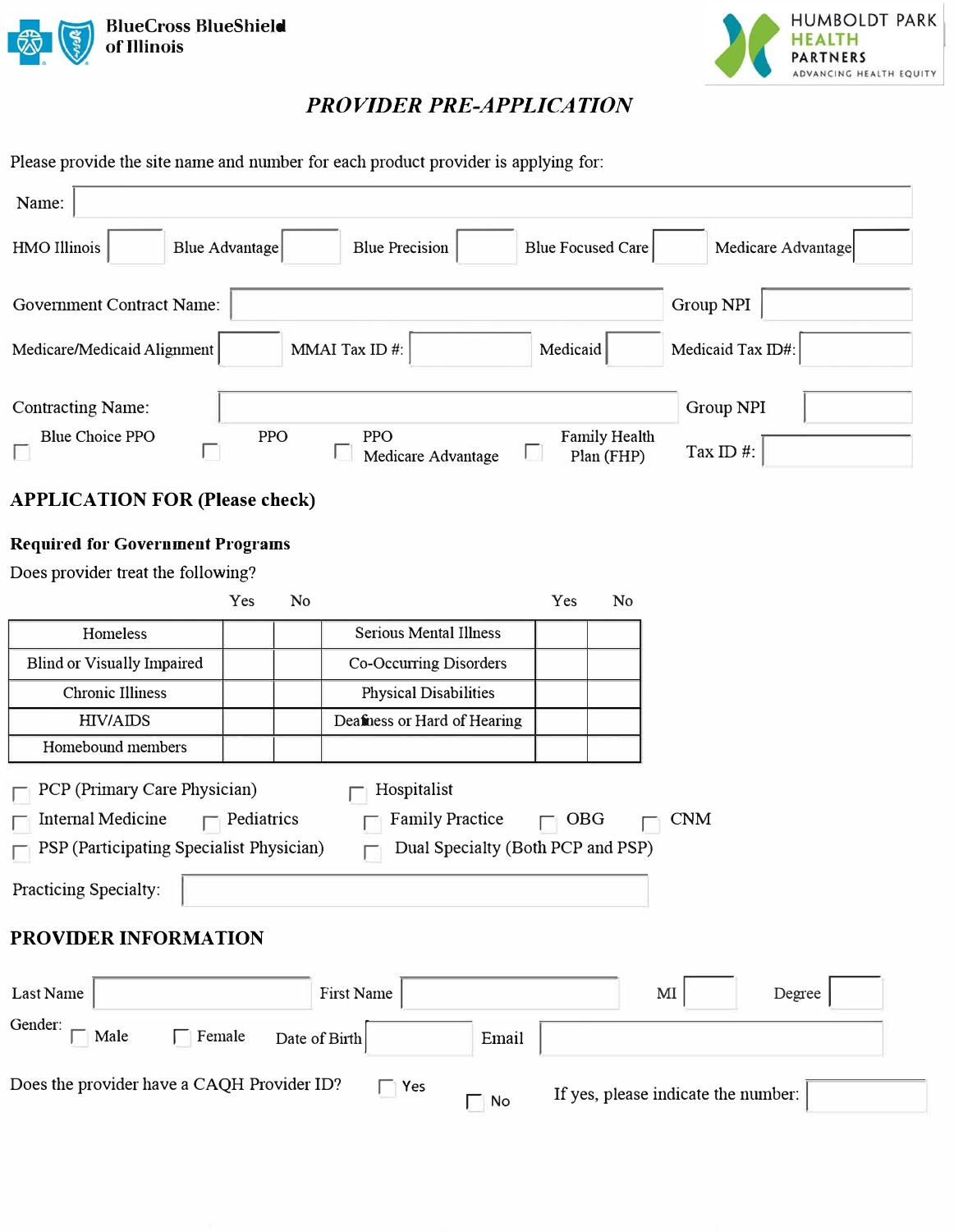# **LICENSE AND CERTIFICATIONS**

| National Provider Identification Number (NPI)                            |                                                                            |              |             |
|--------------------------------------------------------------------------|----------------------------------------------------------------------------|--------------|-------------|
| Illinois Professional License Number:                                    | License Unlimited                                                          | $\Box$ Yes   | $\Box$ No   |
| *Supervising Physician Name                                              | License Number                                                             |              |             |
| (required if IL License Prefix is 209 for APN and 085 for PA)            | (of Supervising Physician)                                                 |              |             |
| Current Federal DEA License Number:                                      |                                                                            |              |             |
| Medicaid ID Number:<br>Medicare ID Number:                               |                                                                            |              |             |
| Does the provider have admitting privileges?<br>$\Box$ Yes<br>$\Box$ No  |                                                                            |              |             |
| If yes, please indicate which hospital(s)                                |                                                                            |              |             |
| What is the provider's current Malpractice limit?<br>Per Occurrence      | Aggregate                                                                  |              |             |
| Primary Specialty:                                                       | Board Certified?                                                           | Yes          | $\sqcap$ No |
| If no, is the provider planning to become board certified?<br>$\Box$ Yes | $\Box$ No                                                                  |              |             |
| Practicing Specialty I:                                                  | Board Certified?                                                           | $\Gamma$ Yes | $\Gamma$ No |
| If no, is the provider planning to become board certified?<br>Yes        | $\Box$ No                                                                  |              |             |
| Practicing Specialty II:                                                 | Board Certified?                                                           | $\Box$ Yes   | $\Gamma$ No |
| If no, is the provider planning to become board certified?<br>Yes        | $\Box$ No                                                                  |              |             |
| <b>Primary Location</b>                                                  |                                                                            |              |             |
| Group Name:                                                              |                                                                            |              |             |
| Office Address - Number and Street - Suite                               |                                                                            |              |             |
| County<br>City<br><b>State</b>                                           | Zip                                                                        |              |             |
| Phone Number<br>Fax Number                                               |                                                                            |              |             |
| Practicing Specialty at Location:                                        | Accepting new patients?                                                    | Yes          | $\Box$ No   |
| In close proximity to transportation?<br>$\Box$ Yes $\Box$               | No Does your office have a Language Line Interpreter? $\Box$ Yes $\Box$ No |              |             |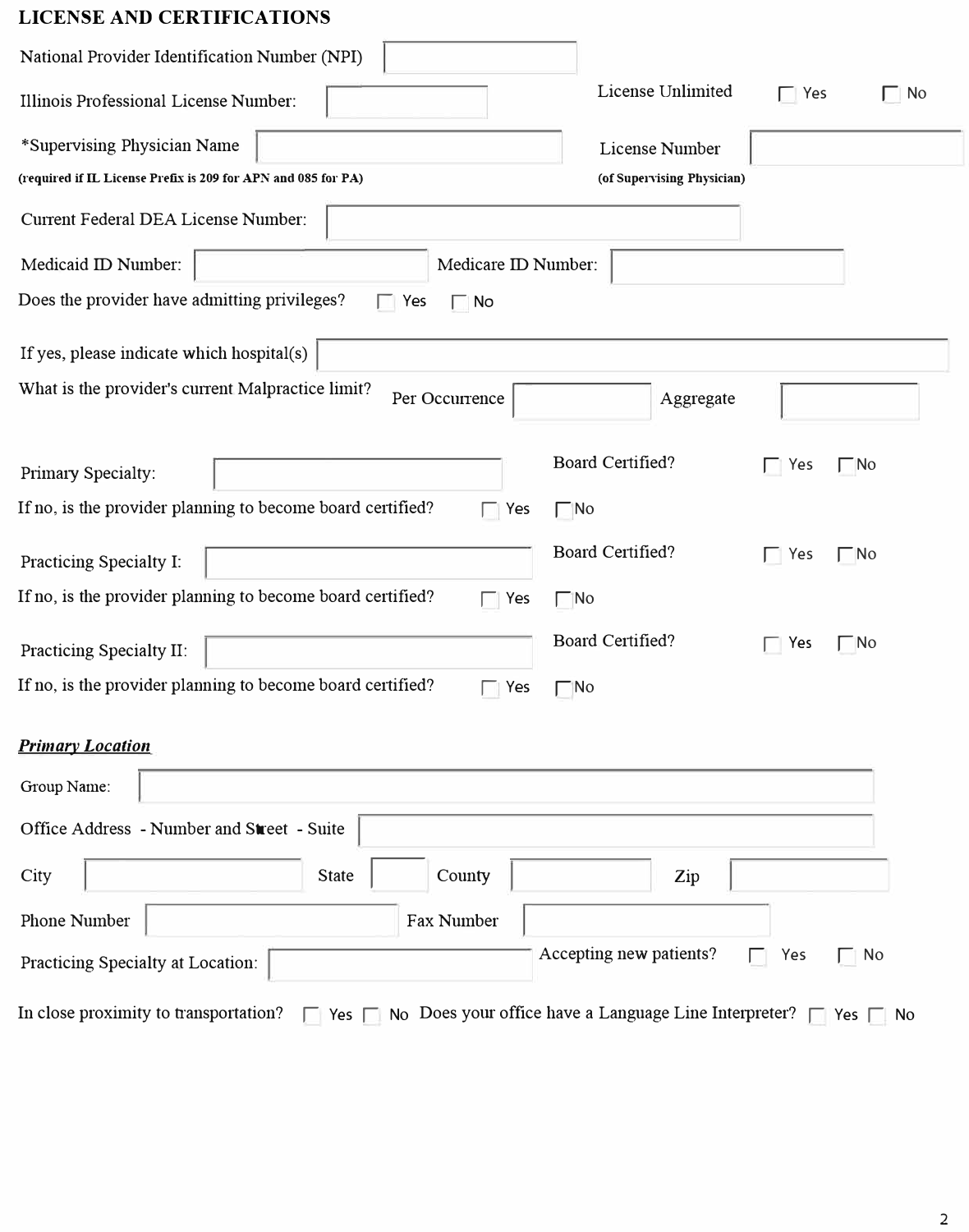Are the following handicap accessible in accordance with Americans with Disability Act (ADA) standards? (Note: Required to be filled out for Government Business)

|                              | Yes | N٥ |                   | Yes | No |                       | Yes | No |
|------------------------------|-----|----|-------------------|-----|----|-----------------------|-----|----|
| Site ADA Accessible          |     |    | Interior Building |     |    | Office Reception Area |     |    |
| <b>Parking Accessibility</b> |     |    | Exam Room         |     |    | Restroom              |     |    |
| <b>Exterior Building</b>     |     |    | Exam table        |     |    | Scale                 |     |    |

Reference: http://www.ada.gov/

\*Supervising physician must be in the same network

## *Ofilce Hours - Must be completed*

| Days of Week | Morning | Afternoon | Evening |                             |
|--------------|---------|-----------|---------|-----------------------------|
| Sunday       |         |           |         | How many Sundays a month?   |
| Monday       |         |           |         |                             |
| Tuesday      |         |           |         |                             |
| Wednesday    |         |           |         |                             |
| Thursday     |         |           |         |                             |
| Friday       |         |           |         |                             |
| Saturday     |         |           |         | How many Saturdays a month? |

### *Second Location*

| Group Name:                       |                                            |              |                   |                         |     |                                                                                              |
|-----------------------------------|--------------------------------------------|--------------|-------------------|-------------------------|-----|----------------------------------------------------------------------------------------------|
|                                   | Office Address - Number and Street - Suite |              |                   |                         |     |                                                                                              |
| City                              |                                            | <b>State</b> | County            |                         | Zip |                                                                                              |
| <b>Phone Number</b>               |                                            |              | <b>Fax Number</b> |                         |     |                                                                                              |
| Practicing Specialty at Location: |                                            |              |                   | Accepting new patients? |     | Yes<br>∏ No<br>ш                                                                             |
|                                   | In close proximity to transportation?      |              |                   |                         |     | $\Box$ Yes $\Box$ No Does your office have a Language Line Interpreter? $\Box$ Yes $\Box$ No |

#### Are the following handicap accessible in accordance with Americans with Disability Act (ADA) standards? (Note: Required to be filled out for Government Business)

|                          | Yes | No |                   | Yes | No |                       | Yes | No |
|--------------------------|-----|----|-------------------|-----|----|-----------------------|-----|----|
| Site ADA Accessible      |     |    | Interior Building |     |    | Office Reception Area |     |    |
| Parking Accessibility    |     |    | Exam Room         |     |    | Restroom              |     |    |
| <b>Exterior Building</b> |     |    | Exam table        |     |    | Scale                 |     |    |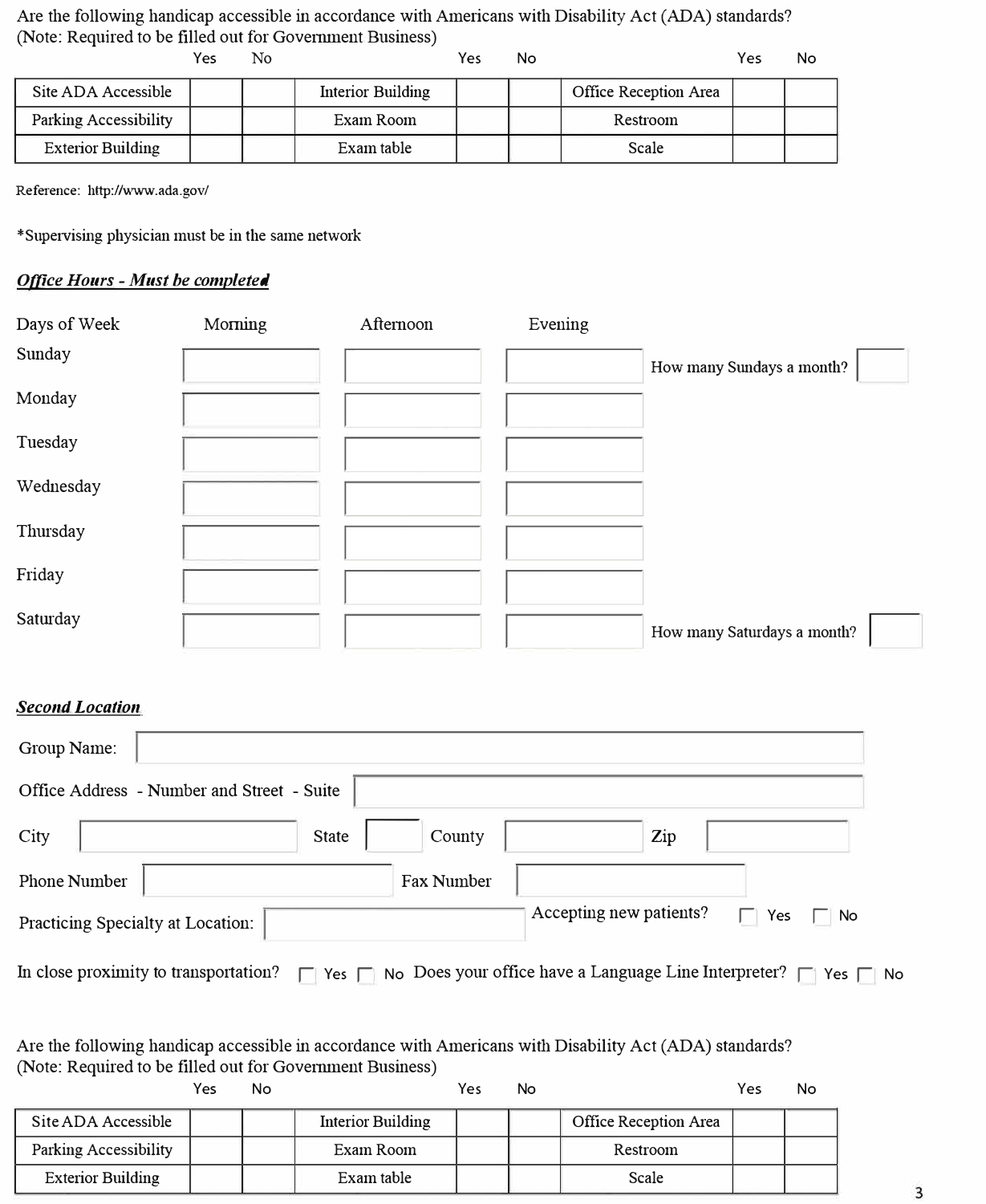## **Office Hours**

| Days of Week | Moming | Afternoon | Evening |                             |
|--------------|--------|-----------|---------|-----------------------------|
| Sunday       |        |           |         | How many Sundays a month?   |
| Monday       |        |           |         |                             |
| Tuesday      |        |           |         |                             |
| Wednesday    |        |           |         |                             |
| Thursday     |        |           |         |                             |
| Friday       |        |           |         |                             |
| Saturday     |        |           |         | How many Saturdays a month? |

### *Third Location*

| Group Name:                                |              |                   |                                                                                |     |           |                   |
|--------------------------------------------|--------------|-------------------|--------------------------------------------------------------------------------|-----|-----------|-------------------|
| Office Address - Number and Street - Suite |              |                   |                                                                                |     |           |                   |
| City                                       | <b>State</b> | County            |                                                                                | Zip |           |                   |
| <b>Phone Number</b>                        |              | <b>Fax Number</b> |                                                                                |     |           |                   |
| Practicing Specialty at Location:          |              |                   | Accepting new patients?                                                        |     | п.<br>Yes | $\Box$ No         |
| In close proximity to transportation?      |              |                   | $\Box$ Yes $\Box$ No Does your office have a Language Line Interpreter? $\Box$ |     |           | Yes $\Box$<br>No. |

Are the following handicap accessible in accordance with Americans with Disability Act (ADA) standards? (Note: Required to be filled out for Government Business)

|                          | Yes | No |                   | Yes | No |                       | Yes | No |
|--------------------------|-----|----|-------------------|-----|----|-----------------------|-----|----|
| Site ADA Accessible      |     |    | Interior Building |     |    | Office Reception Area |     |    |
| Parking Accessibility    |     |    | Exam Room         |     |    | Restroom              |     |    |
| <b>Exterior Building</b> |     |    | Exam table        |     |    | Scale                 |     |    |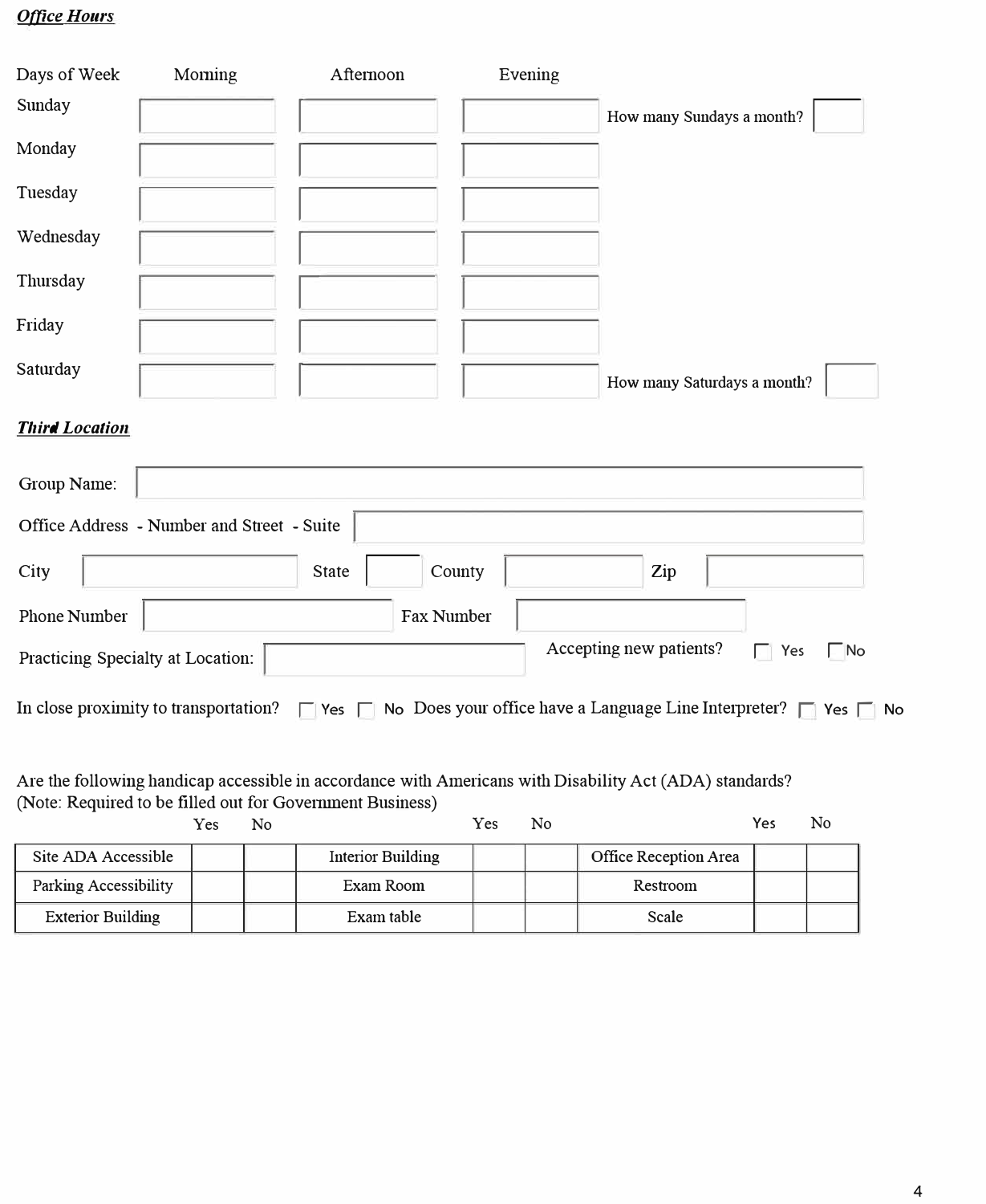## **Office Hours**

| Days of Week | Morning | Afternoon | Evening |                             |  |
|--------------|---------|-----------|---------|-----------------------------|--|
| Sunday       |         |           |         | How many Sundays a month?   |  |
| Monday       |         |           |         |                             |  |
| Tuesday      |         |           |         |                             |  |
| Wednesday    |         |           |         |                             |  |
| Thursday     |         |           |         |                             |  |
| Friday       |         |           |         |                             |  |
| Saturday     |         |           |         | How many Saturdays a month? |  |

# **CONTACT INFORMATION**

Please provide your contact information for questions related to the completion of this application.

| <b>Contact Name:</b> | Telephone:  |  |
|----------------------|-------------|--|
| Contact E-mail       | Fax Number: |  |

# **Once completed, please email or fax all documents to:**

# **HPHPSupport@hph.care**

**or**

# **Fax to (773) 250-3316**

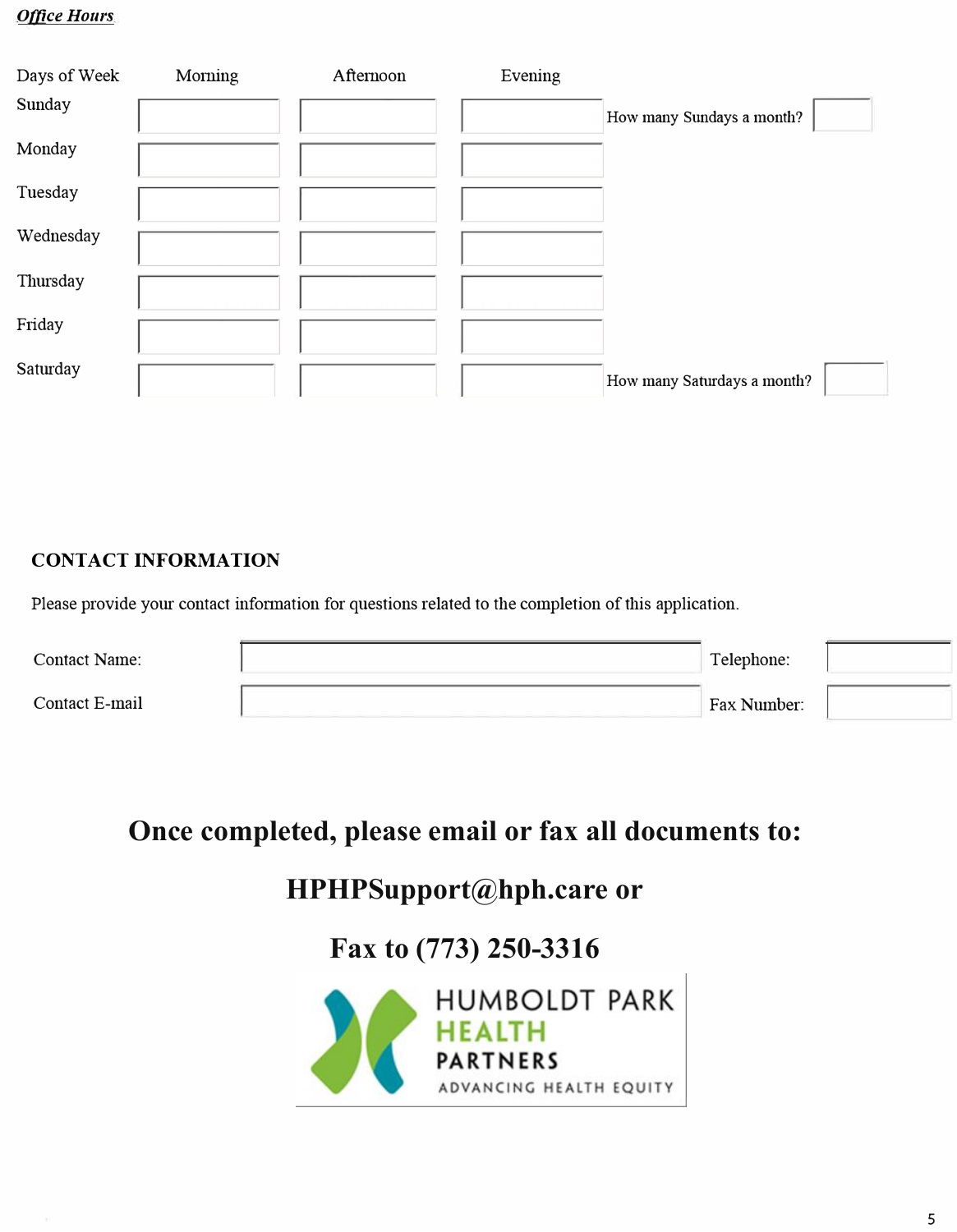

**1029 N. SACRAMENTO CHICAGO, IL 60622 (773) 278-8555**

#### **ATTESTATION FOR PROVIDER CREDENTIALING**

I authorize Century PHO, Inc DBA Humboldt Park Health Partners. **"HPH Partners"** to consult with hospital administrators, members of hospital medical staffs, professional liability carriers, managed care organizations, the National Practitioner Data Bank, and other persons or entities to obtain information concerning my qualifications, including, but not limited to, my professional qualifications, background, abilities, competence and my practice history.

I consent to the release to HPH PARTNERS of any and all information that may be relevant to an evaluation of my qualifications, including information about disciplinary actions and information that might otherwise be considered confidential or privileged.

I authorize HPH PARTNERS to release this information, as well as quality assurance data relating to me, to medical groups, independent practice associations and similar entities contracting with HPH PARTNERS and as authorized under state and federal law or regulation.

I release HPH PARTNERS and any and all persons or entities providing information about me to HPH PARTNERS from any and all liability connected with or arising from the release of such information, provided that such party(ies) was acting in good faith and without malice in evaluating my application and any decisions related to my application or credentialing status.

I understand that I have the burden of providing adequate information to HPH PARTNERS to demonstrate my qualifications. I understand and agree that any misstatement or material omission in this application will constitute grounds for rejection of my application or summary dismissal as a participating provider in any and all managed care networks contracting with HPH PARTNERS.

If any material changes occur in the information I have provided in this application making such information no longer correct and complete or affecting my professional status, I understand and agree that it is my obligation to notify HPH PARTNERS or the appropriate subsidiary or affiliate within ten (10) days of said occurrence. Failure to comply with this obligation may constitute grounds for rejection of my application or summary dismissal as a participating provider in any and all managed care networks contracting with HPH PARTNERS.

I agree that a photocopy of this document with my signature may be accepted by any entity from which such information is sought, with the same authority as the original.

**\_\_\_\_\_\_\_\_\_\_\_\_\_\_\_\_\_\_\_\_\_\_\_\_\_\_\_\_\_\_\_\_\_\_\_ \_\_\_\_\_\_\_\_\_\_\_\_\_\_\_\_\_\_\_\_\_\_\_\_\_\_\_\_\_\_\_**

I attest that the information contained in this application is correct and complete.

Physician Signature **Date Date Date** 

**\_ \_\_\_\_\_\_\_\_\_\_\_\_\_\_\_\_\_ \_\_\_\_\_\_\_\_\_ \_\_\_\_\_\_\_\_\_\_\_\_\_\_\_\_\_\_\_\_\_\_\_\_\_\_\_\_\_\_\_ Physician Name (Please Print)** License Number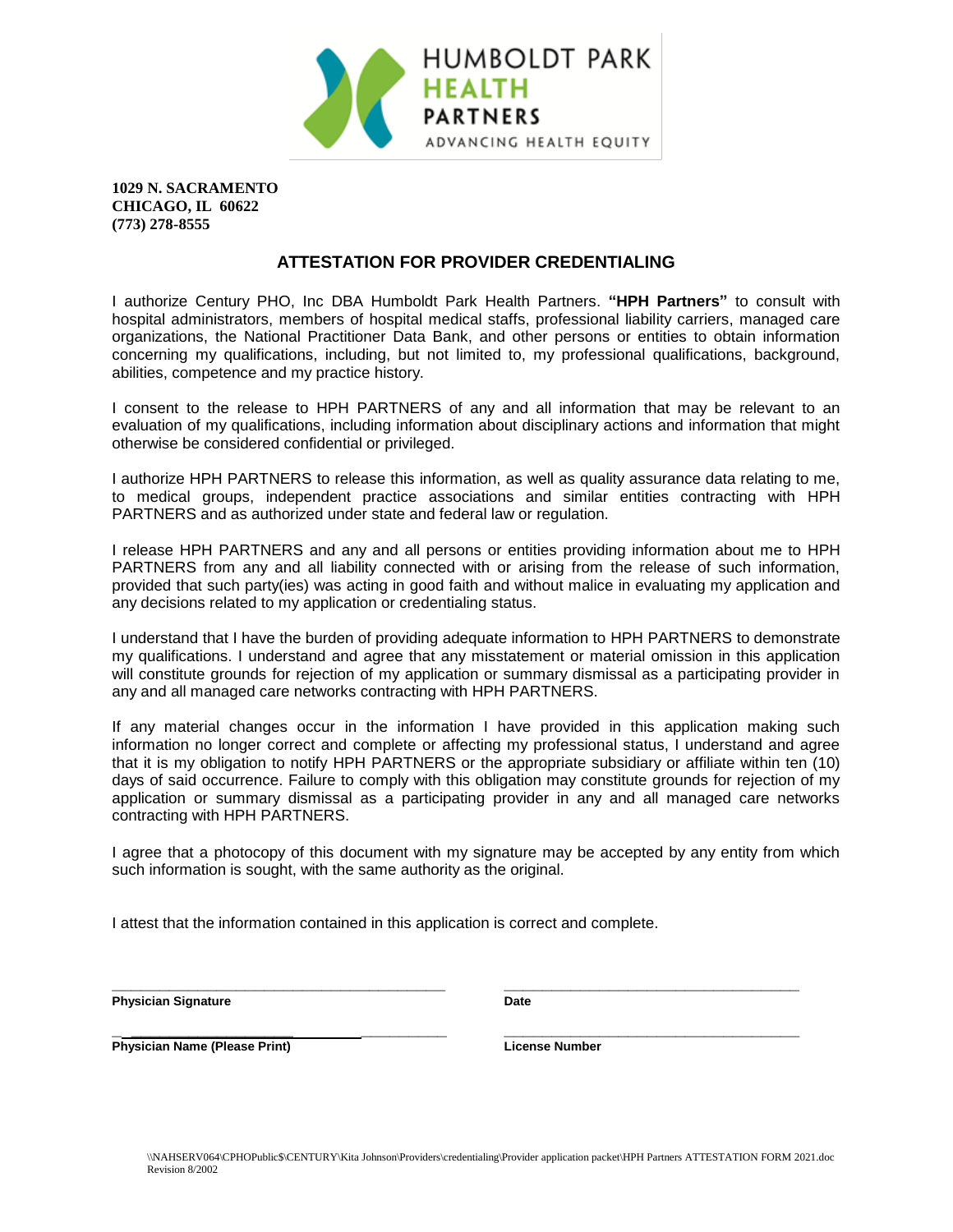# **Request for Taxpayer Identification Number and Certification**

►Goto *www.irs.gov/FormW9* for instructions and the latest information.

**1 Name (as shown on your income tax return). Name is required on this line; do not leave this line blank.** 

| 2 Business name/disregarded entity name, if different from above                                           |                                                                                                                                                                                                                                                                                                                                                                                                                                                                                                                                                                                                                                                                                                                                                                                                                                                                                                                                           |
|------------------------------------------------------------------------------------------------------------|-------------------------------------------------------------------------------------------------------------------------------------------------------------------------------------------------------------------------------------------------------------------------------------------------------------------------------------------------------------------------------------------------------------------------------------------------------------------------------------------------------------------------------------------------------------------------------------------------------------------------------------------------------------------------------------------------------------------------------------------------------------------------------------------------------------------------------------------------------------------------------------------------------------------------------------------|
| following seven boxes.                                                                                     | 4 Exemptions (codes apply only to<br>certain entities, not individuals; see<br>instructions on page 3):                                                                                                                                                                                                                                                                                                                                                                                                                                                                                                                                                                                                                                                                                                                                                                                                                                   |
| $\Box$ S Corporation<br>C Corporation<br>Partnership<br>Individual/sole proprietor or<br>single-member LLC | Trust/estate<br>Exempt payee code (if any)                                                                                                                                                                                                                                                                                                                                                                                                                                                                                                                                                                                                                                                                                                                                                                                                                                                                                                |
|                                                                                                            | Exemption from FATCA reporting                                                                                                                                                                                                                                                                                                                                                                                                                                                                                                                                                                                                                                                                                                                                                                                                                                                                                                            |
|                                                                                                            | code (if any)                                                                                                                                                                                                                                                                                                                                                                                                                                                                                                                                                                                                                                                                                                                                                                                                                                                                                                                             |
| is disregarded from the owner should check the appropriate box for the tax classification of its owner.    |                                                                                                                                                                                                                                                                                                                                                                                                                                                                                                                                                                                                                                                                                                                                                                                                                                                                                                                                           |
| Other (see instructions)                                                                                   | (Applies to accounts maintained outside the U.S.)                                                                                                                                                                                                                                                                                                                                                                                                                                                                                                                                                                                                                                                                                                                                                                                                                                                                                         |
|                                                                                                            | Requester's name and address (optional)                                                                                                                                                                                                                                                                                                                                                                                                                                                                                                                                                                                                                                                                                                                                                                                                                                                                                                   |
|                                                                                                            |                                                                                                                                                                                                                                                                                                                                                                                                                                                                                                                                                                                                                                                                                                                                                                                                                                                                                                                                           |
| 6 City, state, and ZIP code                                                                                |                                                                                                                                                                                                                                                                                                                                                                                                                                                                                                                                                                                                                                                                                                                                                                                                                                                                                                                                           |
|                                                                                                            |                                                                                                                                                                                                                                                                                                                                                                                                                                                                                                                                                                                                                                                                                                                                                                                                                                                                                                                                           |
| 7 List account number(s) here (optional)                                                                   |                                                                                                                                                                                                                                                                                                                                                                                                                                                                                                                                                                                                                                                                                                                                                                                                                                                                                                                                           |
|                                                                                                            |                                                                                                                                                                                                                                                                                                                                                                                                                                                                                                                                                                                                                                                                                                                                                                                                                                                                                                                                           |
| Part I<br><b>Taxpayer Identification Number (TIN)</b>                                                      |                                                                                                                                                                                                                                                                                                                                                                                                                                                                                                                                                                                                                                                                                                                                                                                                                                                                                                                                           |
| Enter your TIN in the appropriate box. The TIN provided must match the name given on line 1 to avoid       | Social security number                                                                                                                                                                                                                                                                                                                                                                                                                                                                                                                                                                                                                                                                                                                                                                                                                                                                                                                    |
| backup withholding. For individuals, this is generally your social security number (SSN). However, for a   |                                                                                                                                                                                                                                                                                                                                                                                                                                                                                                                                                                                                                                                                                                                                                                                                                                                                                                                                           |
|                                                                                                            |                                                                                                                                                                                                                                                                                                                                                                                                                                                                                                                                                                                                                                                                                                                                                                                                                                                                                                                                           |
| TIN, later.                                                                                                | or                                                                                                                                                                                                                                                                                                                                                                                                                                                                                                                                                                                                                                                                                                                                                                                                                                                                                                                                        |
|                                                                                                            | 3 Check appropriate box for federal tax classification of the person whose name is entered on line 1. Check only one of the<br>Limited liability company. Enter the tax classification (C=C corporation, S=S corporation, P=Partnership) $\blacktriangleright$<br>Note: Check the appropriate box in the line above for the tax classification of the single-member owner. Do not check<br>LLC if the LLC is classified as a single-member LLC that is disregarded from the owner unless the owner of the LLC is<br>another LLC that is not disregarded from the owner for U.S. federal tax purposes. Otherwise, a single-member LLC that<br>5 Addres s(number, street, and apt. or suite no.) See instructions.<br>resident alien, sole proprietor, or disregarded entity, see the instructions for Part I, later. For other<br>entities, it is your employer identification number (EIN). If you do not have a number, see How to get a |

resident alien, sole proprietor, or disregarded entity, see the instructions for Part I, later. For other entities, it is your employer identification number (El N). If you do not have a number, see *How to get* a *TIN,* later. **or Note:** If the account is in more than one name, see the instructions for line 1. Also see *What Name and*  **Employer identification number** 

*Number To Give the Requester* for guidelines on whose number to enter.

#### Part II **Certification** Under penalties of perjury, I certify that:

1 . The number shown on this form is my correct taxpayer identification number (or I am waiting for a number to be issued to me); and

- 2. I am not subject to backup withholding because: (a) I am exempt from backup withholding, or (b) I have not been notified by the Internal Revenue
- Service (IRS) that I am subject to backup withholding as a result of a failure to report all interest or dividends, or (c) the IRS has notified *me* that I am no longer subject to backup withholding; and
- 3. I am a U.S. citizen or other U.S. person (defined below); and

4. The FATCA code(s) entered on this form (if any) indicating that I am exempt from FATCA reporting is correct.

Certification instructions. You must cross out item 2 above if you have been notified by the IRS that you are currently subject to backup withholding because you have failed to report all interest and dividends on your tax return. For real estate transactions, item 2 does not apply. For mortgage interest paid, acquisition or abandonment of secured property, cancellation of debt, contributions to an individual retirement arrangement (IRA), and generally, payments other than interest and dividends, you are not required to sign the certification, but you must provide your correct TIN. See the instructions for Part 11, later.

| Sign<br>_ | Signature of                        |        |
|-----------|-------------------------------------|--------|
| Here      | $U.S.$ person $\blacktriangleright$ | Date D |

# **General Instructions**

Section references are to the Internal Revenue Code unless otherwise noted.

Future **developments.** For the latest information about developments related to Form W-9 and its instructions, such as legislation enacted after they were published, go to *www.irs.gov/FormW9.* 

# **Purpose of Form**

An individual or entity (Form W-9 requester) who is required to file an information return with the IRS must obtain your correct taxpayer identification number (TIN) which may be your social security number (SSN), individual taxpayer identification number (ITIN), adoption taxpayer identification number (ATIN), or employer identification number (EIN), to report on an information return the amount paid to you, or other amount reportable on an information return. Examples of information returns include, but are not limited to, the following.

• Form 1099-INT (interest earned or paid)

• Form 1099-DIV (dividends, including those from stocks or mutual funds)

• Form 1099-MISC (various types of income, prizes, awards, or gross proceeds)

• Form 1099-8 (stock or mutual fund sales and certain other transactions by brokers)

- Form 1099-S (proceeds from real estate transactions)
- Form 1099-K (merchant card and third party network transactions)
- Form 1098 (home mortgage interest), 1098-E (student loan interest), 1098-T (tuition)
- Form 1099-C (canceled debt)
- Form 1099-A (acquisition or abandonment of secured property)

Use Form W-9 only if you are a U.S. person (including a resident alien), to provide your correct TIN.

*If you do not return Form W-9 to the requester with* a *TIN, you might be subject to backup withholding. See* What is backup withholding, *later.*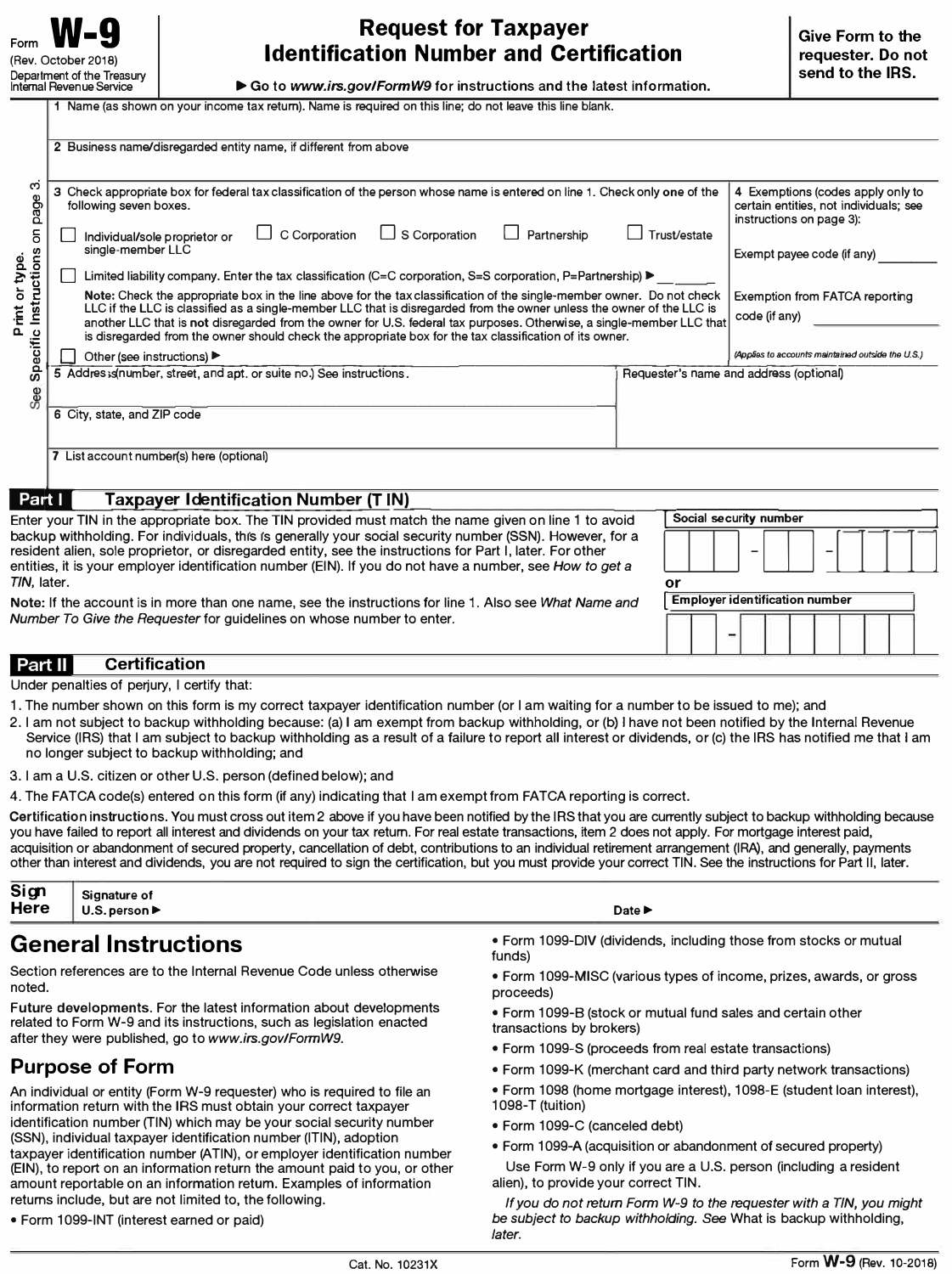By signing the filled-out form, you:

1. Certify that the TIN you are giving is correct (or you are waiting for a number to be issued),

2. Certify that you are not subject to backup withholding, or

3. Claim exemption from backup withholding if you are a U.S. exempt payee. If applicable, you are also certifying that as a U.S. person, your allocable share of any partnership income from a U.S. trade or business is not subject to the withholding tax on foreign partners' share of effectively connected income, and

4. Certify that FATCA code(s) entered on this form (if any) indicating that you are exempt from the FATCA reporting, is correct. **See** *What is FATCA reporting,* later, for further information.

**Note:** If you are a U.S. person and a requester gives you a form other than Form W-9 to request your TIN, you must use the requester's form if it is substantially similar to this Form W-9.

Definition of a U.S. person. For federal tax purposes, you are considered a U.S. person if you are:

• An individual who is a U.S. citizen or U.S. resident alien;

• A partnership, corporation, company, or association created or organized in the United States or under the laws of the United States;

• An estate (other than a foreign estate); or

• A domestic trust (as defined in Regulations section 301.7701-7).

Special rules for partnerships. Partnerships that conduct a trade or business in the United States are generally required to pay a withholding tax under section 1446 on any foreign partners' share of effectively connected taxable income from such business. Further, in certain cases where a Form W-9 has not been received, the rules under section 1446 require a partnership to presume that a partner is a foreign person, and pay the section 1446 withholding tax. Therefore, if you are a U.S. person that is a partner in a partnership conducting a trade or business in the United States, provide Form W-9 to the partnership to establish your U.S. status and avoid section 1446 withholding on your share of partnership income.

In the cases below, the following person must give Form W-9 to the partnership for purposes of establishing its U.S. status and avoiding withholding on its allocable share of net income from the partnership conducting a trade or business in the United States.

• In the case of a disregarded entity with a U.S. owner, the U.S. owner of the disregarded entity and not the entity;

• In the case of a grantor trust with a U.S. grantor or other U.S. owner, generally, the U.S. grantor or other U.S. owner of the grantor trust and not the trust; and

• In the case of a U.S. trust (other than a grantor trust), the U.S. trust (other than a grantor trust) and not the beneficiaries of the trust.

Foreign person. If you are a foreign person or the U.S. branch of a foreign bank that has elected to be treated as a U.S. person, do not use Form W-9. Instead, use the appropriate Form W-8 or Form 8233 (see Pub. 515, Withholding of Tax on Nonresident Aliens and Foreign Entities).

Nonresident alien who becomes a resident alien. Generally, only a nonresident alien individual may use the terms of a tax treaty to reduce or eliminate U.S. tax on certain types of income. However, most tax treaties contain a provision known as a "saving clause." Exceptions specified in the saving clause may permit an exemption from tax to continue for certain types of income even after the payee has otherwise become a U.S. resident alien for tax purposes.

If you are a U.S. resident alien who is relying on an exception contained in the saving clause of a tax treaty to claim an exemption from U.S. tax on certain types of income, you must attach a statement to Form W-9 that specifies the following five items.

1. The treaty country. Generally, this must be the same treaty under which you claimed exemption from tax as a nonresident alien.

2. The treaty article addressing the income.

3. The article number (or location) in the tax treaty that contains the saving clause and its exceptions.

4. The type and amount of income that qualifies for the exemption from tax.

5. Sufficient facts to justify the exemption from tax under the terms of the treaty article.

*Example.* Article 20 of the U.S.-China income tax treaty allows an exemption from tax for scholarship income received by a Chinese student temporarily present in the United States. Under U.S. law, this student will become a resident alien for tax purposes if his or her stay in the United States exceeds 5 calendar years. However, paragraph 2 of the first Protocol to the U.S.-China treaty (dated April 30, 1984) allows the provisions of Article 20 to continue to apply even after the Chinese student becomes a resident alien of the United States. A Chinese student who qualifies for this exception (under paragraph 2 of the first protocol) and is relying on this exception to claim an exemption from tax on his or her scholarship or fellowship income would attach to Form W-9 a statement that includes the information described above to support that exemption.

If you are a nonresident alien or a foreign entity, give the requester the appropriate completed Form W-8 or Form 8233.

#### **Backup Withholding**

What is backup withholding? Persons making certain payments to you must under certain conditions withhold and pay to the IRS 24% of such payments. This is called "backup withholding." Payments that may be subject to backup withholding include interest, tax-exempt interest, dividends, broker and barter exchange transactions, rents, royalties, nonemployee pay, payments made in settlement of payment card and third party network transactions, and certain payments from fishing boat operators. Real estate transactions are not subject to backup withholding.

You will not be subject to backup withholding on payments you receive if you give the requester your correct TIN, make the proper certifications, and report all your taxable interest and dividends on your tax return.

Payments you receive will be subject to backup withholding if:

1. You do not furnish your TIN to the requester,

2. You do not certify your TIN when required (see the instructions for Part II for details),

3. The IRS tells the requester that you furnished an incorrect TIN,

4. The IRS tells you that you are subject to backup withholding because you did not report all your interest and dividends on your tax return (for reportable interest and dividends only), or

5. You do not certify to the requester that you are not subject to backup withholding under 4 above (for reportable interest and dividend accounts opened after 1983 only).

Certain payees and payments are exempt from backup withholding. See *Exempt payee code,* later, and the separate Instructions for the Requester of Form W-9 for more information.

Also see *Special rules for partnerships,* earlier.

#### **What is FATCA Reporting?**

The Foreign Account Tax Compliance Act (FATCA) requires a participating foreign financial institution to report all United States account holders that are specified United States persons. Certain payees are exempt from FATCA reporting. **See** *Exemption from FATCA reporting code,* later, and the Instructions for the Requester of Form W-9 for more information.

#### **Updating Your Information**

You must provide updated information to any person to whom you claimed to be an exempt payee if you are no longer an exempt payee and anticipate receiving reportable payments in the future from this person. For example, you may need to provide updated information if you are a C corporation that elects to be an S corporation, or if you no longer are tax exempt. In addition, you must furnish a new Form W-9 if the name or TIN changes for the account; for example, if the grantor of a grantor trust dies.

#### **Penalties**

**Failure to** furnish **TIN.** If you fail to furnish your correct TIN to a requester, you are subject to a penalty of \$50 for each such failure unless your failure is due to reasonable cause and not to willful neglect.

Civil penalty for false information with respect to withholding. If you make a false statement with no reasonable basis that results in no backup withholding, you are subject to a \$500 penalty.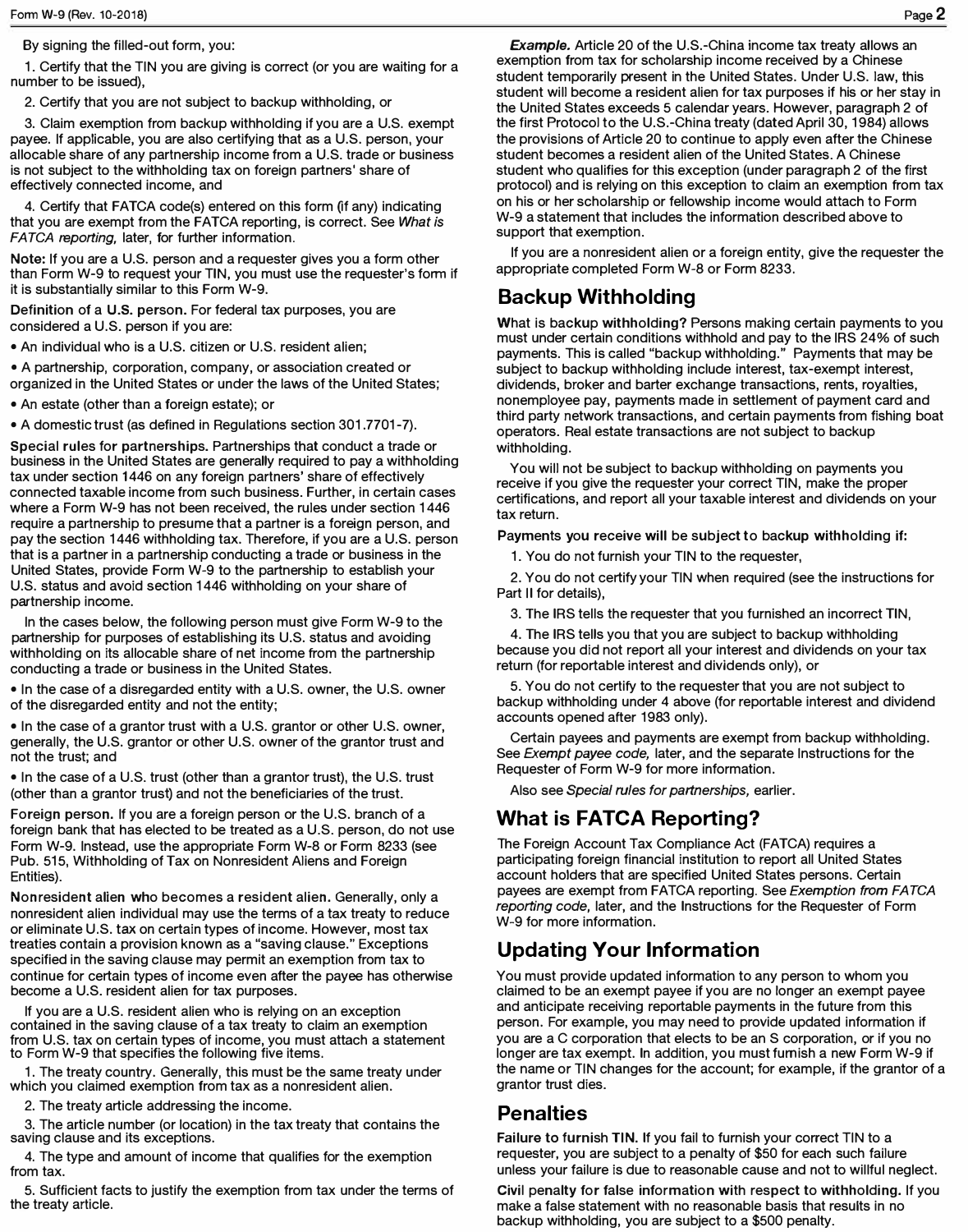Criminal penalty for falsifying information. Willfully falsifying certifications or affirmations may subject you to criminal penalties including fines and/or imprisonment.

**Misuse** of **TINs.** If the requester discloses or uses TINs in violation of federal law, the requester may be subject to civil and criminal penalties.

# **Specific Instructions**

#### **Line 1**

You must enter one of the following on this line; do not leave this line blank. The name should match the name on your tax return.

If this Form W-9 is for a joint account (other than an account maintained by a foreign financial institution (FFI)), list first, and then circle, the name of the person or entity whose number you entered in Part I of Form W-9. If you are providing Form W-9 to an FFI to document a joint account, each holder of the account that is a U.S. person must provide a Form W-9.

a. Individual. Generally, enter the name shown on your tax return. If you have changed your last name without informing the Social Security Administration (SSA) of the name change, enter your first name, the last name as shown on your social security card, and your new last name.

**Note: ITIN** applicant: Enter your individual name as it was entered on your Form W-7 application, line 1a. This should also be the same as the name you entered on the Form 1040/1040A/1040EZ you filed with your application.

b. **Sole proprietor or single-member LLC.** Enter your individual name as shown on your 1040/1040A/1040EZ on line 1. You may enter your business, trade, or "doing business as" (OBA) name on line 2.

c. Partnership, LLC that is not a single-member LLC, C corporation, or S corporation. Enter the entity's name as shown on the entity's tax return on line 1 and any business, trade, or OBA name on line 2.

d. **Other entities.** Enter your name as shown on required U.S. federal tax documents on line 1 . This name should match the name shown on the charter or other legal document creating the entity. You may enter any business, trade, or OBA name on line 2.

e. **Disregarded entity.** For U.S. federal tax purposes, an entity that is disregarded as an entity separate from its owner is treated as a "disregarded entity." See Regulations section 301.7701-2(c)(2)(iii). Enter the owner's name on line 1. The name of the entity entered on line 1 should never be a disregarded entity. The name on line 1 should be the name shown on the income tax return on which the income should be reported. For example, if a foreign LLC that is treated as a disregarded entity for U.S. federal tax purposes has a single owner that is a U.S. person, the U.S. owner's name is required to be provided on line 1. If the direct owner of the entity is also a disregarded entity, enter the first owner that is not disregarded for f <sup>e</sup>deral tax purposes. Enter the disregarded entity's name on line 2, "Business name/disregarded entity name." If the owner of the disregarded entity is a foreign person, the owner must complete an appropriate Form W-8 instead of a Form W-9. This is the case even if the foreign person has a U.S. TIN.

#### **Line2**

If you have a business name, trade name, OBA name, or disregarded entity name, you may enter it on line 2.

#### **Line3**

Check the appropriate box on line 3 for the U.S. federal tax classification of the person whose name is entered on line 1. Check only one box on line 3.

| IF the entity/person on line 1 is<br>$a(n) \ldots$                                                                                                             | <b>THEN</b> check the box for $\ldots$                                                                                                            |
|----------------------------------------------------------------------------------------------------------------------------------------------------------------|---------------------------------------------------------------------------------------------------------------------------------------------------|
| Corporation                                                                                                                                                    | Corporation                                                                                                                                       |
| • Individual                                                                                                                                                   | Individual/sole proprietor or single-                                                                                                             |
| Sole proprietorship, or                                                                                                                                        | member LLC                                                                                                                                        |
| Single-member limited liability<br>company (LLC) owned by an<br>individual and disregarded for U.S.<br>federal tax purposes.                                   |                                                                                                                                                   |
| • LLC treated as a partnership for<br>U.S. federal tax purposes,<br>• LLC that has filed Form 8832 or<br>2553 to be taxed as a corporation,<br>or              | Limited liability company and enter<br>the appropriate tax classification.<br>$(P =$ Partnership; $C = C$ corporation;<br>or $S = S$ corporation) |
| • LLC that is disregarded as an<br>entity separate from its owner but<br>the owner is another LLC that is<br>not disregarded for U.S. federal tax<br>purposes. |                                                                                                                                                   |
| • Partnership                                                                                                                                                  | Partnership                                                                                                                                       |
| • Trust/estate                                                                                                                                                 | Trust/estate                                                                                                                                      |

#### **Line 4, Exemptions**

If you are exempt from backup withholding and/or FATCA reporting, enter in the appropriate space on line 4 any code(s) that may apply to you.

Exempt payee code.

• Generally, individuals (including sole proprietors) are not exempt from backup withholding.

• Except as provided below, corporations are exempt from backup withholding for certain payments, including interest and dividends.

• Corporations are not exempt from backup withholding for payments made in settlement of payment card or third party network transactions.

• Corporations are not exempt from backup withholding with respect to attorneys' fees or gross proceeds paid to attorneys, and corporations that provide medical or health care services are not exempt with respect to payments reportable on Form 1099-MISC.

The following codes identify payees that are exempt from backup withholding. Enter the appropriate code in the space in line 4.

1-An organization exempt from tax under section 501(a), any IRA, or a custodial account under section 403(b)(7) if the account satisfies the requirements of section 401(f)(2)

2-The United States or any of its agencies or instrumentalities

3-A state, the District of Columbia, a U.S. commonwealth or possession, or any of their political subdivisions or instrumentalities

4-A foreign government or any of its political subdivisions, agencies, or instrumentalities

5-A corporation

6-A dealer in securities or commodities required to register in the United States, the District of Columbia, or a U.S. commonwealth or possession

7-A futures commission merchant registered with the Commodity Futures Trading Commission

8-A real estate investment trust

9-An entity registered at all times during the tax year under the Investment Company Act of 1940

10-A common trust fund operated by a bank under section 584(a)

11-A financial institution

12-A middleman known in the investment community as a nominee or custodian

13-A trust exempt from tax under section 664 or described in section 4947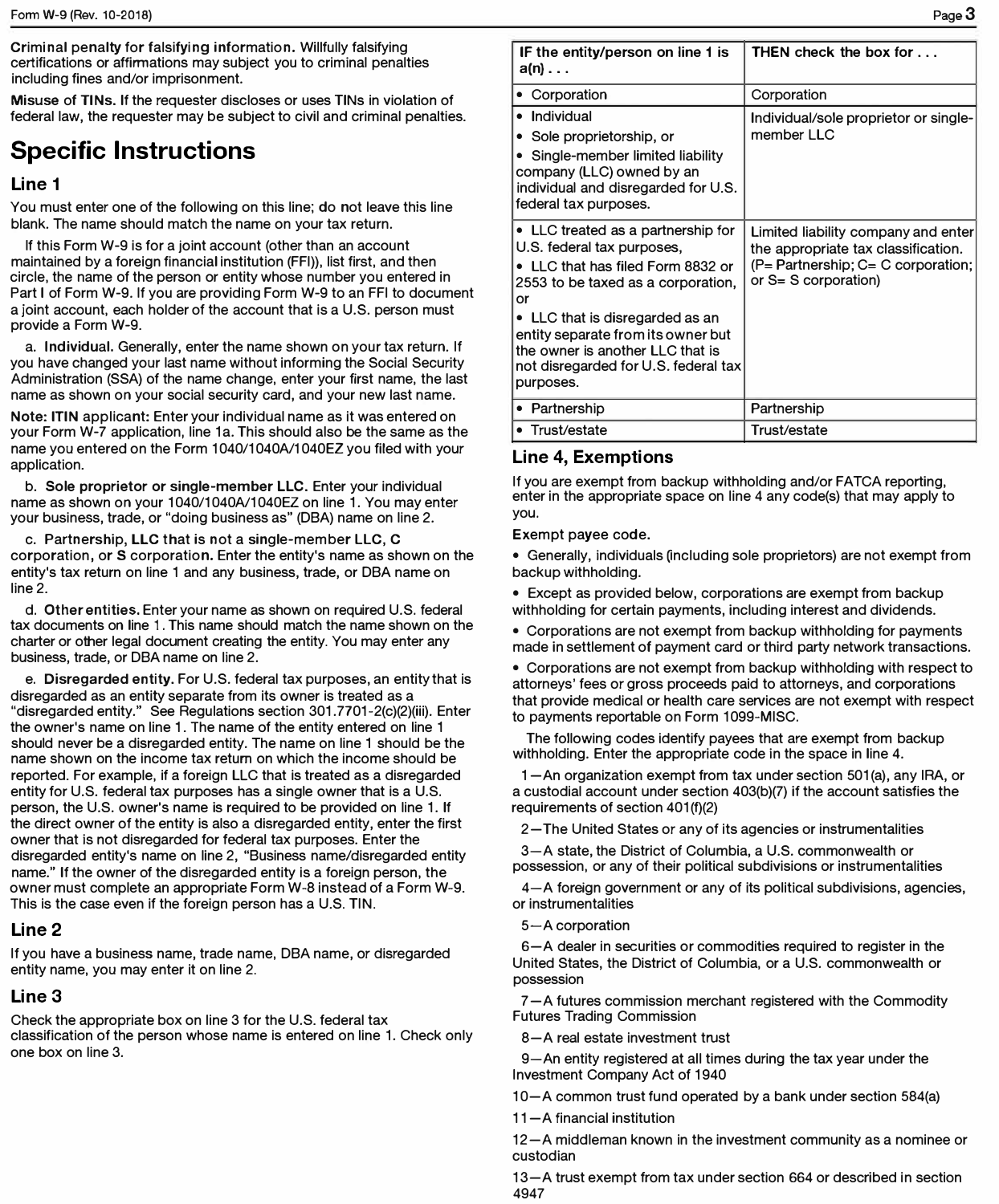The following chart shows types of payments that may be exempt from backup withholding. The chart applies to the exempt payees listed above, 1 through 13.

| IF the payment is for $\dots$                                                                 | THEN the payment is exempt<br>for $\ldots$                                                                                                                                                                                      |
|-----------------------------------------------------------------------------------------------|---------------------------------------------------------------------------------------------------------------------------------------------------------------------------------------------------------------------------------|
| Interest and dividend payments                                                                | All exempt payees except<br>for 7                                                                                                                                                                                               |
| <b>Broker transactions</b>                                                                    | Exempt payees 1 through 4 and 6<br>through 11 and all C corporations.<br>S corporations must not enter an<br>exempt payee code because they<br>are exempt only for sales of<br>noncovered securities acquired<br>prior to 2012. |
| Barter exchange transactions and<br>patronage dividends                                       | Exempt payees 1 through 4                                                                                                                                                                                                       |
| Payments over \$600 required to be<br>reported and direct sales over<br>$$5,000$ <sup>1</sup> | Generally, exempt payees<br>1 through $5^2$                                                                                                                                                                                     |
| Payments made in settlement of<br>payment card or third party network<br>transactions         | Exempt payees 1 through 4                                                                                                                                                                                                       |

<sup>1</sup> See Form 1099-MISC, Miscellaneous Income, and its instructions.

<sup>2</sup> However, the following payments made to a corporation and<br>reportable on Form 1099-MISC are not exempt from backup withholding: medical and health care payments, attorneys' fees, gross proceeds paid to an attorney reportable under section 6045(f), and payments for services paid by a federal executive agency.

Exemption from **FATCA** reporting code. The following codes identify payees that are exempt from reporting under FATCA. These codes apply to persons submitting this form for accounts maintained outside of the United States by certain foreign financial institutions. Therefore, if you are only submitting this form for an account you hold in the United States, you may leave this field blank. Consult with the person requesting this form if you are uncertain if the financial institution is subject to these requirements. A requester may indicate that a code is not required by providing you with a Form W-9 with "Not Applicable" (or any similar indication) written or printed on the line for a FATCA exemption code.

A-An organization exempt from tax under section 501 (a) or any individual retirement plan as defined in section 7701 (a)(37)

B-The United States or any of its agencies or instrumentalities

C-A state, the District of Columbia, a U.S. commonwealth or possession, or any of their political subdivisions or instrumentalities

D-A corporation the stock of which is regularly traded on one or more established securities markets, as described in Regulations section 1.1472-1(c)(1)(i)

E-A corporation that is a member of the same expanded affiliated group as a corporation described in Regulations section  $1.1472 - 1$  (c)(1)(i)

F-A dealer in securities, commodities, or derivative financial instruments (including notional principal contracts, futures, forwards, and options) that is register<sup>e</sup>d as such under the laws of the United States or any state

- A real estate investment trust

H-A regulated investment company as defined in section 851 or an entity registered at all times during the tax year under the Investment Company Act of 1940

 $I - A$  common trust fund as defined in section 584(a)

J-A bank as defined in section 581

K-A broker

L-A trust exempt from tax under section 664 or described in section 4947(a)(1)

**M-A** tax exempt trust under a section 403(b) plan or section 457(g) plan

**Note:** You may wish to consult with the financial institution requesting this form to determine whether the FATCA code and/or exempt payee code should be completed.

#### Line 5

Enter your address (number, street, and apartment or suite number). This is where the requester of this Form W-9 will mail your information returns. If this address differs from the one the requester already has on file, write NEW at the top. If a new address is provided, there is still a chance the old address will be used until the payor changes your address in their records.

#### **Line6**

Enter your city, state, and ZIP code.

# **Part I. Taxpayer Identification Number (TIN)**

Enter your TIN in the appropriate box. If you are a resident alien and you do not have and are not eligible to get an SSN, your TIN is your IRS individual taxpayer identification number (ITIN). Enter it in the social security number box. If you do not have an ITIN, see *How to get* a *TIN*  below.

If you are a sole proprietor and you have an EIN, you may enter either your SSN or EIN.

If you are a single-member LLC that is disregarded as an entity separate from its owner, enter the owner's SSN (or EIN, if the owner has one). Do not enter the disregarded entity's EIN. If the LLC is classified as a corporation or partnership, enter the entity's EIN.

**Note:** See *What Name and Number* To *Give the Requester,* later, for further clarification of name and TIN combinations.

**How to get a TIN.** If you do not have a TIN, apply for one immediately. To apply for an SSN, get Form SS-5, Application for a Social Security Card, from your local SSA office or get this form online at *www.SSA.gov.* You may also get this form by calling 1-800-772-1213. Use Form W-7, Application for IRS Individual Taxpayer Identification Number, to apply for an ITIN, or Form SS-4, Application for Employer Identification Number, to apply for an EIN. You can apply for an EIN online by accessing the IRS website at *www.irs.gov/Businesses* and clicking on Employer Identification Number (EIN) under Starting a Business. Go to *www.irs.gov/Forms* to view, download, or print Form W-7 and/or Form SS-4. Or, you can go to *www.irs.gov/OrderForms* to place an order and have Form W-7 and/or SS-4 mailed to you within 10 business days.

If you are asked to complete Form W-9 but do not have a TIN, apply for a TIN and write "Applied For" in the space for the TIN, sign and date the form, and give it to the requester. For interest and dividend payments, and certain payments made with respect to readily tradable instruments, generally you will have 60 days to get a TIN and give it to the requester before you are subject to backup withholding on payments. The 60-day rule does not apply to other types of payments. You will be subject to backup withholding on all such payments until you provide your TIN to the requester.

**Note:** Entering "Applied For" means that you have already applied for a TIN or that you intend to apply for one soon.

Caution: A disregarded U.S. entity that has a foreign owner must use the appropriate Form W-8.

# **Part II. Certification**

To establish to the withholding agent that you are a U.S. person, or resident alien, sign Form W-9. You may be requested to sign by the withholding agent even if item 1, 4, or 5 below indicates otherwise.

For a joint account, only the person whose TIN is shown in Part I should sign (when required). In the case of a disregarded entity, the person identified on line 1 must sign. Exempt payees, see *Exempt payee code,* ear1ier.

**Signature requirements.** Complete the certification as indicated in items 1 through 5 below.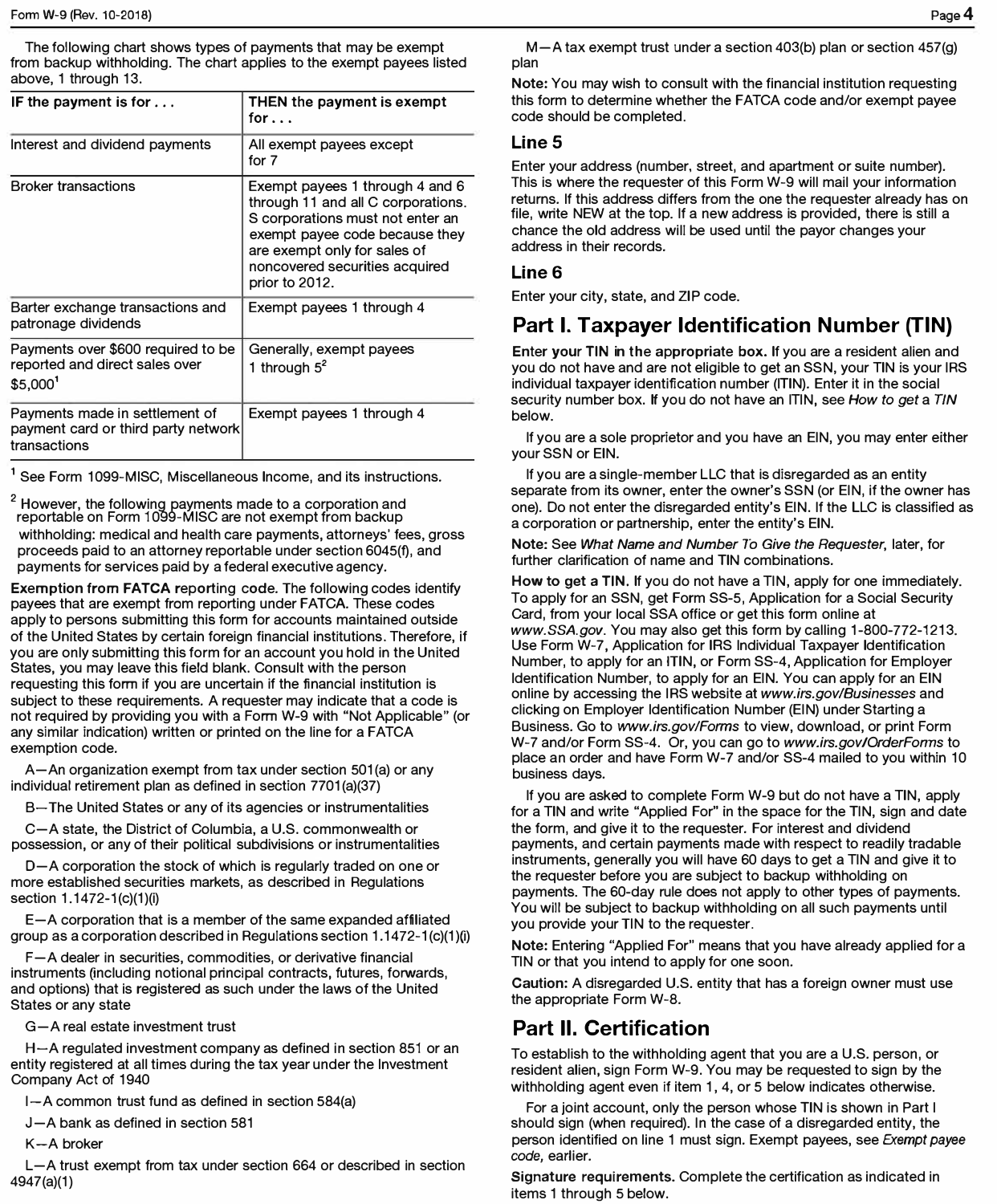**1. Interest, dividend, and barter exchange accounts opened before 1984 and broker accounts considered active during 1983.**  You must give your correct TIN, but you do not have to sign the certification.

**2. Interest, dividend, broker, and barter exchange accounts** opened after 1983 and broker accounts considered inactive during 1983. You must sign the certification or backup withholding will apply. If you are subject to backup withholding and you are merely providing your correct TIN to the requester, you must cross out item 2 in the certification before signing the form.

**3. Real estate transactions.** You must sign the certification. You may cross out item 2 of the certification.

**4. Other payments.** You must give your correct TIN, but you do not have to sign the certification unless you have been notified that you have previously given an incorrect TIN. "Other payments" include payments made in the course of the requester's trade or business for rents, royalties, goods (other than bills for merchandise), medical and health care services (including payments to corporations), payments to a nonemployee for services, payments made in settlement of payment card and third party network transactions, payments to certain fishing boat crew members and fishermen, and gross proceeds paid to attomeys (including payments to corporations).

5. Mortgage interest paid by you, acquisition or abandonment of **secured property, cancellation of debt, qualified tuition program**  payments (under section 529), **ABLE** accounts (under section **529A), IRA,** Coverdell ESA, Archer MSA or HSA contributions or distributions, and pension distributions. You must give your correct TIN, but you do not have to sign the certification.

# **What Name and Number To Give the Requester**

| For this type of account:                                                                                               | Give name and SSN of:                                                                                         |
|-------------------------------------------------------------------------------------------------------------------------|---------------------------------------------------------------------------------------------------------------|
| 1. Individual                                                                                                           | The individual                                                                                                |
| 2. Two or more individuals (joint<br>account) other than an account<br>maintained by an FFI                             | The actual owner of the account or, if<br>combined funds, the first individual on<br>the account <sup>1</sup> |
| 3. Two or more U.S. persons<br>(joint account maintained by an FFI)                                                     | Each holder of the account                                                                                    |
| 4. Custodial account of a minor<br>(Uniform Gift to Minors Act)                                                         | The minor $^2$                                                                                                |
| 5. a. The usual revocable savings trust<br>(grantor is also trustee)                                                    | The grantor-trustee                                                                                           |
| b. So-called trust account that is not<br>a legal or valid trust under state law                                        | The actual owner <sup>1</sup>                                                                                 |
| 6. Sole proprietorship or disregarded<br>entity owned by an individual                                                  | The owner <sup>3</sup>                                                                                        |
| 7. Grantor trust filing under Optional<br>Form 1099 Filing Method 1 (see<br>Regulations section 1.671-4(b)(2)(i)<br>(A) | The grantor*                                                                                                  |
| For this type of account:                                                                                               | Give name and EIN of:                                                                                         |
| 8. Disregarded entity not owned by an<br>individual                                                                     | The owner                                                                                                     |
| 9. A valid trust, estate, or pension trust                                                                              | Legal entity <sup>4</sup>                                                                                     |
| 10. Corporation or LLC electing<br>corporate status on Form 8832 or<br>Form 2553                                        | The corporation                                                                                               |
| 11. Association, club, religious,<br>charitable, educational, or other tax-<br>exempt organization                      | The organization                                                                                              |
| 12. Partnership or multi-member LLC                                                                                     | The partnership                                                                                               |
| 13. A broker or registered nominee                                                                                      | The broker or nominee                                                                                         |

| For this type of account:                                                                                                                                                                                  | Give name and EIN of: |
|------------------------------------------------------------------------------------------------------------------------------------------------------------------------------------------------------------|-----------------------|
| 14. Account with the Department of<br>Agriculture in the name of a public<br>entity (such as a state or local<br>government, school district, or<br>prison) that receives agricultural<br>program payments | The public entity     |
| 15. Grantor trust filing under the Form<br>1041 Filing Method or the Optional<br>Form 1099 Filing Method 2 (see<br>Regulations section 1.671-4(b)(2)(i)(B))                                                | The trust             |

<sup>1</sup> List first and circle the name of the person whose number you furnish. If only one person on a joint account has an SSN, that person's number must be furnished.

**<sup>2</sup>**Circle the minor's name and furnish the minor's SSN.

<sup>3</sup> You must show your individual name and you may also enter your business or OBA name on the "Business name/disregarded entity" name line. You may use either your SSN or EIN (if you have one), but the IRS encourages you to use your SSN.

4 List first and circle the name of the trust, estate, or pension trust. (Do not furnish the TIN of the personal representative or trustee unless the legal entity itself is not designated in the account title.) Also see *Special rules for partnerships,* earlier.

**\*Note:** The granter also must provide a Form W-9 to trustee of trust.

**Note:** If no name is circled when more than one name is listed, the number will be considered to be that of the first name listed.

## **Secure Your Tax Records From Identity Theft**

Identity theft occurs when someone uses your personal information such as your name, SSN, or other identifying information, without your permission, to commit fraud or other crimes. An identity thief may use your SSN to get a job or may file a tax return using your SSN to receive a refund.

To reduce your risk:

- Protect your SSN,
- Ensure your employer is protecting your SSN, and
- Be careful when choosing a tax preparer.

If your tax records are affected by identity theft and you receive a notice from the IRS, respond right away to the name and phone number printed on the IRS notice or letter.

If your tax records are not currently affected by identity theft but you think you are at risk due to a lost or stolen purse or wallet, questionable credit card activity or credit report, contact the IRS Identity Theft Hotline at 1-800-908-4490 or submit Form 14039.

For more information, see Pub. 5027, Identity Theft Information for Taxpayers.

Victims of identity theft who are experiencing economic harm or a systemic problem, or are seeking help in resolving tax problems that have not been resolved through normal channels, may be eligible for Taxpayer Advocate Service (TAS) assistance. You can reach TAS by calling the TAS toll-free case intake line at 1-877-777-4778 or TTY/TDD 1-800-829-4059.

Protect yourself from suspicious emails or phishing schemes. Phishing is the creation and use of email and websites designed to mimic legitimate business emails and websites. The most common act is sending an email to a user falsely claiming to be an established legitimate enterprise in an attempt to scam the user into surrendering private information that will be used for identity theft.